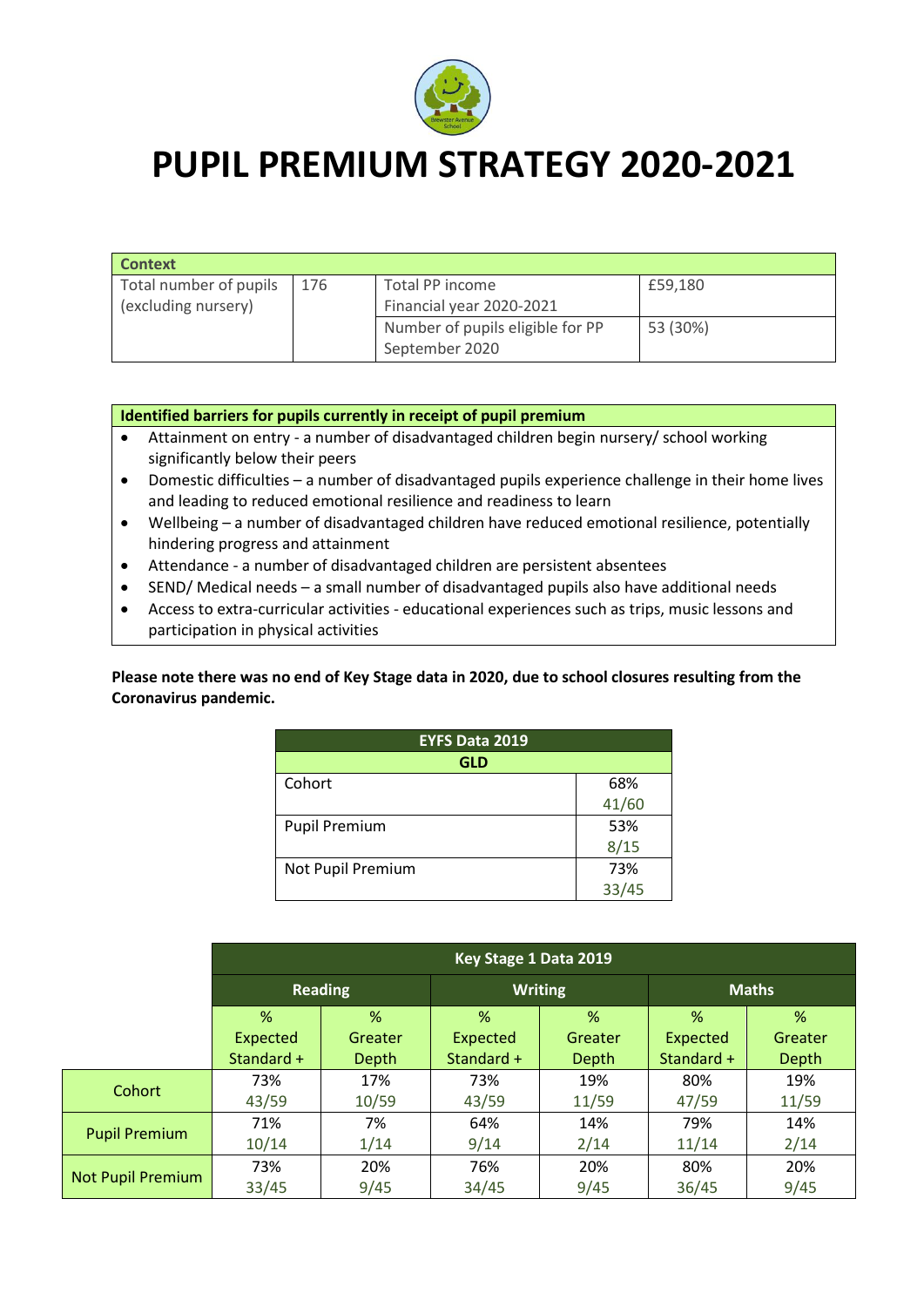

| Area of<br>spend                                                                    | <b>Intended outcomes</b>                                                                                                                                                                                                                                                                                                  | <b>Success criteria</b>                                                                                                                                                                                                                                          | <b>Spend</b> | % of<br><b>Spend</b> |  |
|-------------------------------------------------------------------------------------|---------------------------------------------------------------------------------------------------------------------------------------------------------------------------------------------------------------------------------------------------------------------------------------------------------------------------|------------------------------------------------------------------------------------------------------------------------------------------------------------------------------------------------------------------------------------------------------------------|--------------|----------------------|--|
| <b>Teaching priorities</b>                                                          |                                                                                                                                                                                                                                                                                                                           |                                                                                                                                                                                                                                                                  |              |                      |  |
| <b>Phonics CPD</b><br>for teachers<br>and TAs                                       | The percentage of children passing the<br>$\bullet$<br>Year 1 phonics check to be in line with<br>national.<br>The percentage of children passing the<br>$\bullet$<br>phonics check by the end of KS1 to be<br>in line with national.                                                                                     | Rigorous assessment means<br>$\bullet$<br>gaps are identified and<br>responded to rapidly<br>More tailored learning and<br>$\bullet$<br>smaller teaching groups<br>New staff have the knowledge<br>$\bullet$<br>and skills to run groups and<br>support learning | £500         |                      |  |
| Maths CPD                                                                           | The new Maths Subject Leader has the<br>$\bullet$<br>knowledge and skills to support other<br>staff to deliver QFT                                                                                                                                                                                                        | The Maths Subject Leader<br>$\bullet$<br>provide effective support for<br>those teaching outside their<br>main area of expertise                                                                                                                                 | £600         | 3%                   |  |
| Subject<br>Leader CPD                                                               | The curriculum is well planned and<br>$\bullet$<br>sequenced so that children acquire the<br>skills and needed to prepare them for<br>the next stage in their education                                                                                                                                                   | Teachers have a clear<br>$\bullet$<br>understanding of the<br>knowledge and skills children<br>require in each foundation<br>subject<br>Subject Leaders provide<br>$\bullet$<br>effective support for those<br>teaching outside their main<br>area of expertise  | £600         |                      |  |
|                                                                                     | <b>Targeted Academic Support</b>                                                                                                                                                                                                                                                                                          |                                                                                                                                                                                                                                                                  |              |                      |  |
| Additional<br>TA support<br>for QFT and<br>focused<br>intervention                  | Accelerated progress moving children<br>$\bullet$<br>to at least age related expectations in<br>phonics, reading, writing and maths<br>Increased frequency of individual and<br>small group work facilitates vocabulary<br>development<br>Improved confidence for pupils in<br>$\bullet$<br>specified area(s) of learning | Targeted pupils make good<br>$\bullet$<br>progress<br>Interventions/ targeted support<br>$\bullet$<br>for specific individuals is closely<br>monitored by the class teacher,<br>support staff and DHT                                                            | £39,078      |                      |  |
| Delivery of<br><b>Nuffield</b><br>Early<br>Language<br>Intervention<br>in Reception | Staff are trained to deliver assessments<br>$\bullet$<br>and intervention sessions<br>Increased frequency of individual and<br>$\bullet$<br>small group work facilitates vocabulary<br>development                                                                                                                        | Staff develop the skills to<br>$\bullet$<br>complete assessments and<br>deliver the intervention<br>Children demonstrate improved<br>$\bullet$<br>vocabulary, narrative skills,<br>active listening and<br>phonological awareness                                | £7,492       | 75%                  |  |
| Educational<br>Psychology                                                           | 2 days EP time. Assessments and<br>$\bullet$<br>reports done in the same day, leading<br>to a better understanding of children's<br>needs and appropriate support in<br>place.                                                                                                                                            | Assessments will be done<br>$\bullet$<br>efficiently and strategies in<br>place quickly.                                                                                                                                                                         | £907         |                      |  |